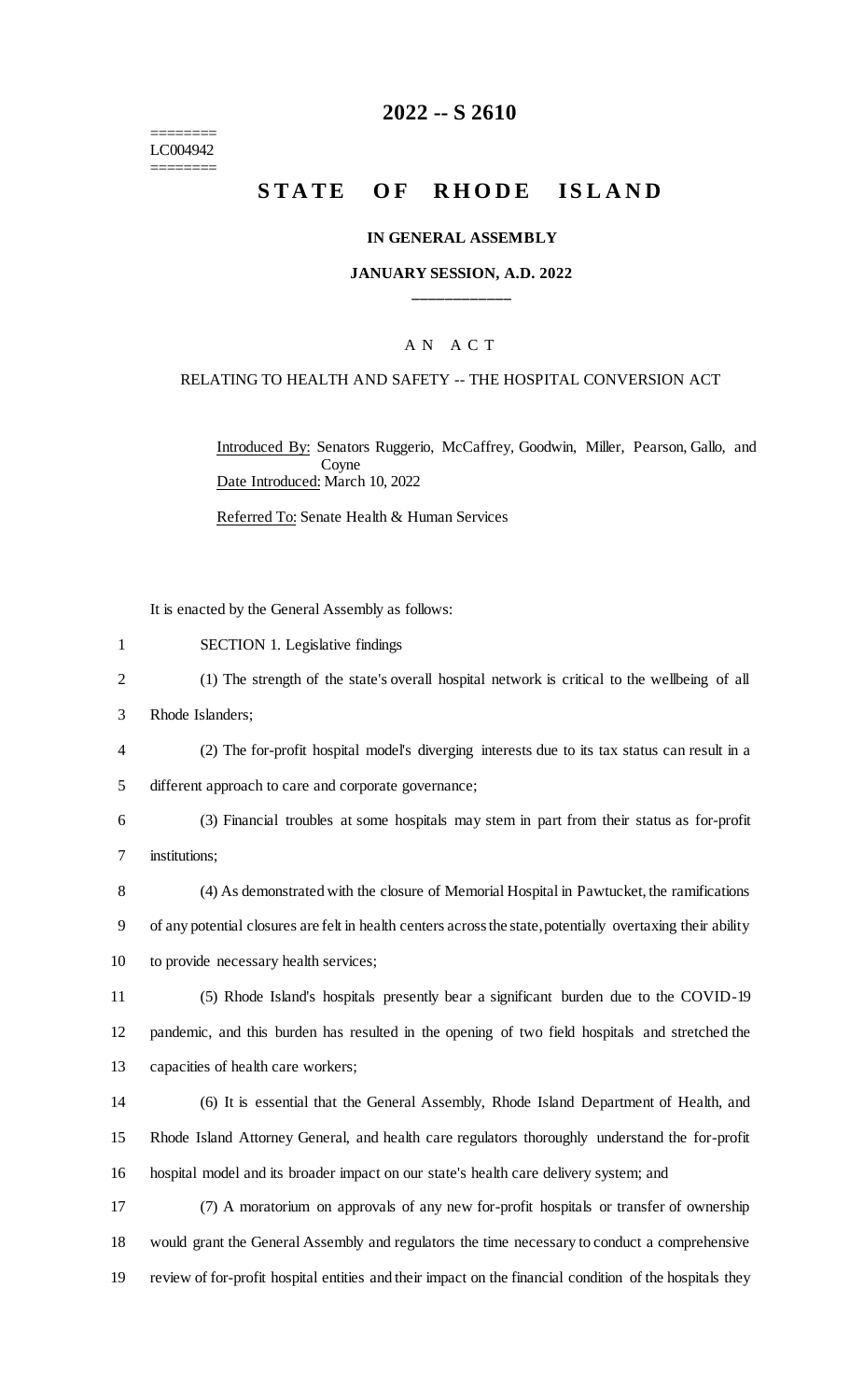- operate, other hospitals in the state, and the overall health care system.
- SECTION 2. Chapter 23-17.14 of the General Laws entitled "The Hospital Conversions
- Act" is hereby amended by adding thereto the following section:
- **23-17.14-36. Moratorium on conversions involving for-profit corporation as acquiree**

#### **or acquiror.**

- There shall be a one year moratorium imposed on the conversion of any hospital governed
- by this act if the acquiree or acquiror is a for-profit corporation.
- SECTION 3. This act shall take effect upon passage and shall expire one year from the
- effective date.

======== LC004942 ========